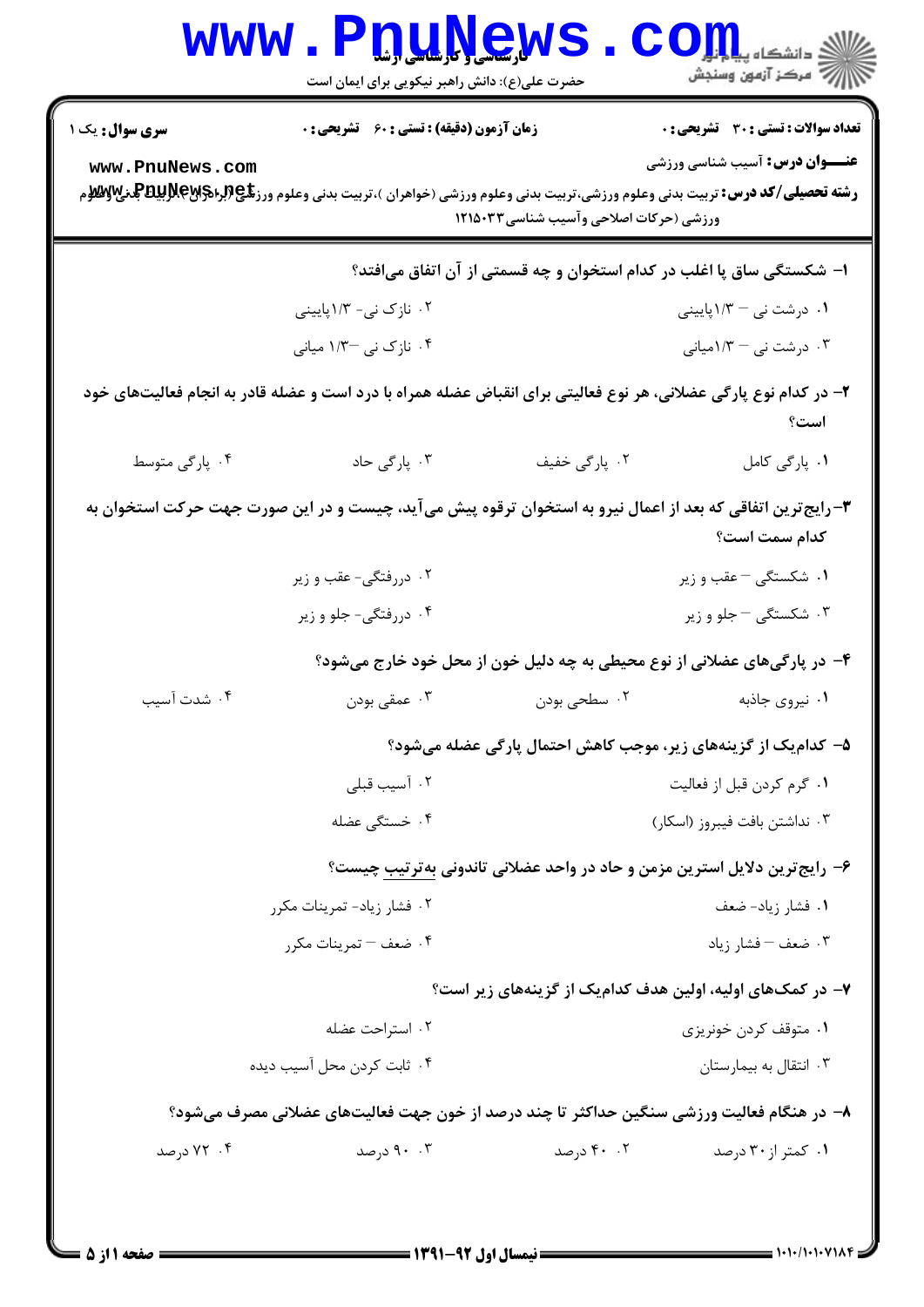| <b>WWW</b>                                | <b>DUAYEW</b><br>حضرت علی(ع): دانش راهبر نیکویی برای ایمان است                                                                                                                                               |                                                                                                                                                                                                                                              | د دانشکاه پ <b>یا پایالی</b><br>رآب امرڪز آزمون وسنڊش                                                                                    |
|-------------------------------------------|--------------------------------------------------------------------------------------------------------------------------------------------------------------------------------------------------------------|----------------------------------------------------------------------------------------------------------------------------------------------------------------------------------------------------------------------------------------------|------------------------------------------------------------------------------------------------------------------------------------------|
| <b>سری سوال : ۱ یک</b><br>www.PnuNews.com | <b>زمان آزمون (دقیقه) : تستی : 60 ٪ تشریحی : 0</b><br><b>رشته تحصیلی/کد درس:</b> تربیت بدنی وعلوم ورزشی،تربیت بدنی وعلوم ورزشی (خواهران )،تربیت بدنی وعلوم ورز <b>شگی(لپلیتش به تصیلی/کد درس:</b> تربیت بدنی |                                                                                                                                                                                                                                              | تعداد سوالات : تستى : 30 - تشريحي : 0<br><b>عنـــوان درس:</b> آسیب شناسی ورزشی                                                           |
|                                           | ۹- کدامیک از گزینههای زیر، توضیح صحیح و کاملتری از علت پارگی مینیسک داخلی است؟                                                                                                                               | ورزشی (حرکات اصلاحی وآسیب شناسی۱۲۱۵۰۳۳<br>۰۱ دلیل این مکانیسم ارتباط مستقیم لیگامنتهای طرفی نازکنی با مینیسک داخلی است.                                                                                                                      |                                                                                                                                          |
|                                           |                                                                                                                                                                                                              | ۰۲ این امر زمانی اتفاق میافتد که پا در جایی ثابت باشد و زانو به میزان زیادی ثابت باشد.<br>۰۳ بیشترین علت صدمه چرخش داخلی و ناگهانی ران روی درشتنی است.<br>۰۴ این امر زمانی اتفاق می افتد که در حالیکه زانو خم است بالا تنه و ران ثابت باشند. |                                                                                                                                          |
| ۰۴ ۸ هفته                                 | ۰۳ هفته                                                                                                                                                                                                      | ۰۲ هفته                                                                                                                                                                                                                                      | ∙ا− زمان بهبود در یک هماتوم بین عضلانی چند هفته است؟<br>۰۱ ۲-۱ هفته                                                                      |
| ۰۴ درجه                                   | ۰.۳ و ۱۲۰ درجه                                                                                                                                                                                               | ۰۲ ۱۲۰ درجه                                                                                                                                                                                                                                  | 11- عضله فوقخاری در چه زاویه ای آسیبپذیرتر است؟<br>۰۱ ۸۰ درجه<br>۱۲– کدام یک از عضلات چرخاننده شانه، بیشتر از عضلات دیگر آسیب میبیند؟    |
| ۰۴ گرد کوچک                               | ۰۳ گرد بزرگ<br>۰۲ عضلات بازكننده ساعد در ناحيه داخلي بازو                                                                                                                                                    | ۰۲ تحت خاری                                                                                                                                                                                                                                  | ۰۱ فوق خاري<br>۱۳– آسیب بازوی گلف باز ناشی از التهاب تاندونهای کدام دسته از عضلات زیر است؟<br>۰۱ عضلات بازکننده ساعد در ناحیه خارجی بازو |
|                                           | ۰۴ عضلات خم کننده ساعد در ناحیه داخلی بازو                                                                                                                                                                   |                                                                                                                                                                                                                                              | ۰۳ عضلات خم کننده ساعد در ناحیه خارجی بازو<br>۰۴- دلیل اولیه و اصلی ایجاد سندرم کمپارتمان چیست؟                                          |
|                                           | ٠٢ افزايش فشار داخل استخوان<br>۰۴ درد عضلانی                                                                                                                                                                 |                                                                                                                                                                                                                                              | ٠١. افزايش فشار داخل عضله<br>۰۳ عدم تغذیه عضله<br>۱۵– کدامیک از انواع شکستگیها بیشتر به دلیل ضربههای مکرر و پیوسته ایجاد میشود؟          |
|                                           | ۰۲ شکستگیهای ترکه ای<br>۰۴ شکستگی مرکب                                                                                                                                                                       |                                                                                                                                                                                                                                              | ۰۱ شکستگی ناشی از خستگی یا استرس<br>۰۳ شکستگی ساده                                                                                       |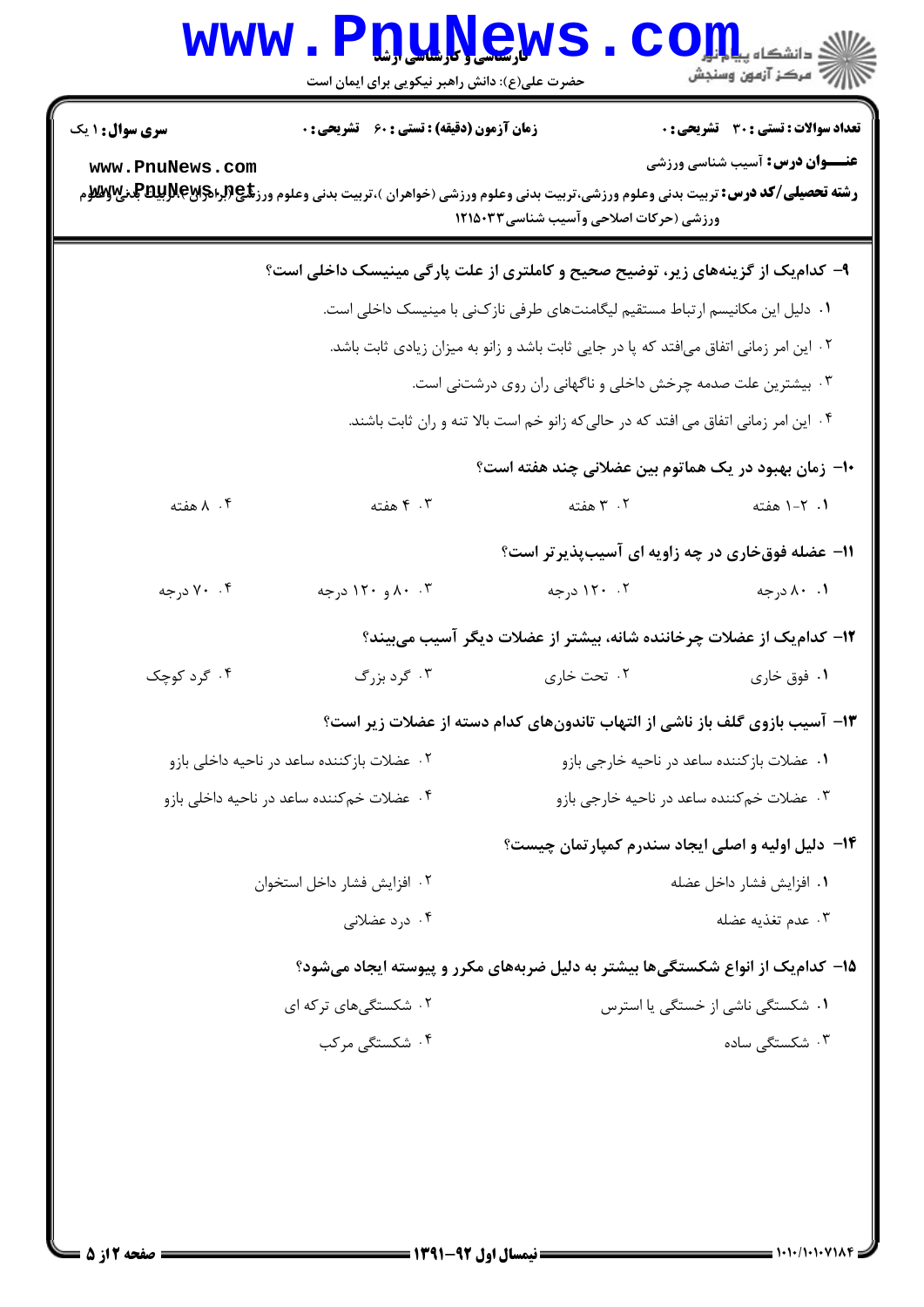| <b>سری سوال : ۱ یک</b> | <b>زمان آزمون (دقیقه) : تستی : 60 ٪ تشریحی : 0</b>                                                                                                                                                                                                |                                                                         | <b>تعداد سوالات : تستی : 30 ٪ تشریحی : 0</b> |
|------------------------|---------------------------------------------------------------------------------------------------------------------------------------------------------------------------------------------------------------------------------------------------|-------------------------------------------------------------------------|----------------------------------------------|
| www.PnuNews.com        | <b>رشته تحصیلی/کد درس:</b> تربیت بدنی وعلوم ورزشی،تربیت بدنی وعلوم ورزشی (خواهران )،تربیت بدنی وعلوم ورز <b>شگی(لپرلیلپرلیلپرلیلوکلپرلاس</b><br>مسته تحصیلی/ <b>کد درس:</b> تربیت بدنی وعلوم ورزشی،تربیت بدنی وعلوم ورزشی (خواهران )،تربیت بدنی و | ورزشی (حرکات اصلاحی وآسیب شناسی۱۲۱۵۰۳۳                                  | <b>عنـــوان درس:</b> آسیب شناسی ورزشی        |
|                        | ۱۶- کدامیک از گزینههای زیر، در برخورد با فرد مصدوم در هنگام شکستگی درست است؟                                                                                                                                                                      |                                                                         |                                              |
|                        |                                                                                                                                                                                                                                                   |                                                                         | ۰۱ ابتدا علایم شکستگی را بررسی میکنیم        |
|                        |                                                                                                                                                                                                                                                   | ۰۲ بعد از بررسی علایم عدم کارایی عضو را بررسی میکنیم.                   |                                              |
|                        |                                                                                                                                                                                                                                                   | ۰۳ پس از به عمل آمدن اقدامات اولیه مصدوم را به بیمارستان ارجاع میدهیم.  |                                              |
|                        |                                                                                                                                                                                                                                                   |                                                                         | ۰۴ همه موارد                                 |
|                        |                                                                                                                                                                                                                                                   |                                                                         | 17- شایع ترین علت دررفتگی چیست؟              |
| ۰۴ نوع ورزش            | ۰۳ بیماری مفصلی                                                                                                                                                                                                                                   | ۰۲ ضعف عضلاني                                                           | ٠١ ضربه يا تروما                             |
|                        | ۱۸– کدام یک از گزینههای زیر، روش صحیح پیشگیری و محافظت از تاندون آشیل است؟                                                                                                                                                                        |                                                                         |                                              |
|                        | ۰۲ بستن یک مچ بند PRO به طریقه سبدبافی                                                                                                                                                                                                            |                                                                         | ٠١. پوشيدن كفش مناسب                         |
|                        | ۰۴ قرار دادن بالاآورنده لاستيكي در كفش                                                                                                                                                                                                            |                                                                         | ۰۳ استفاده از باندپیچی چسبی                  |
|                        |                                                                                                                                                                                                                                                   | ۱۹- کدام یک از گزینههای زیر، علت صدمه چارلی هورس در اندام تحتانی است؟   |                                              |
|                        | ۰۲ استفاده بیش از حد از عضلات کشاله ران                                                                                                                                                                                                           |                                                                         | ۰۱ ضربه شديد به ران                          |
|                        | ۰۴ چرخش ناگهانی و یا کشیدگی زانو                                                                                                                                                                                                                  |                                                                         | ۰۳ تماس بين پاشنه و يک سطح خشن               |
|                        | +۲- حساس ترین و آسیبپذیر ترین نقطه لیگامنت جانبی- داخلی مفصل زانو کدام سمت است؟                                                                                                                                                                   |                                                                         |                                              |
|                        | ۰۲ - ۲/۳ انتهایی نزدیک اتصال به ران                                                                                                                                                                                                               |                                                                         | ۰۱ انتهای فوقانی نزدیک به ساق                |
|                        | ۰۴ نقطه میانی لیگامنت                                                                                                                                                                                                                             |                                                                         | ۰۳ انتهای فوقانی نزدیک اتصال به ران          |
|                        |                                                                                                                                                                                                                                                   | ۲۱− دررفتگی استخوان کشکک بیشتر در چه حالتی به وجود میآید؟               |                                              |
|                        |                                                                                                                                                                                                                                                   | ۰۱ در اثر ضربه مستقیم و در حالتی که زانو خمیده و عضله چهارسر منقبض باشد |                                              |
|                        |                                                                                                                                                                                                                                                   |                                                                         | ۰۲ زانو کشیده و صاف و عضله چهارسر منقبض باشد |
|                        |                                                                                                                                                                                                                                                   |                                                                         | ۰۳ زانو چرخیده است و فرد در حال فرود است     |
|                        |                                                                                                                                                                                                                                                   |                                                                         | ۰۴ بیشتر به دلایلی غیر برخوردی بوجود می آید  |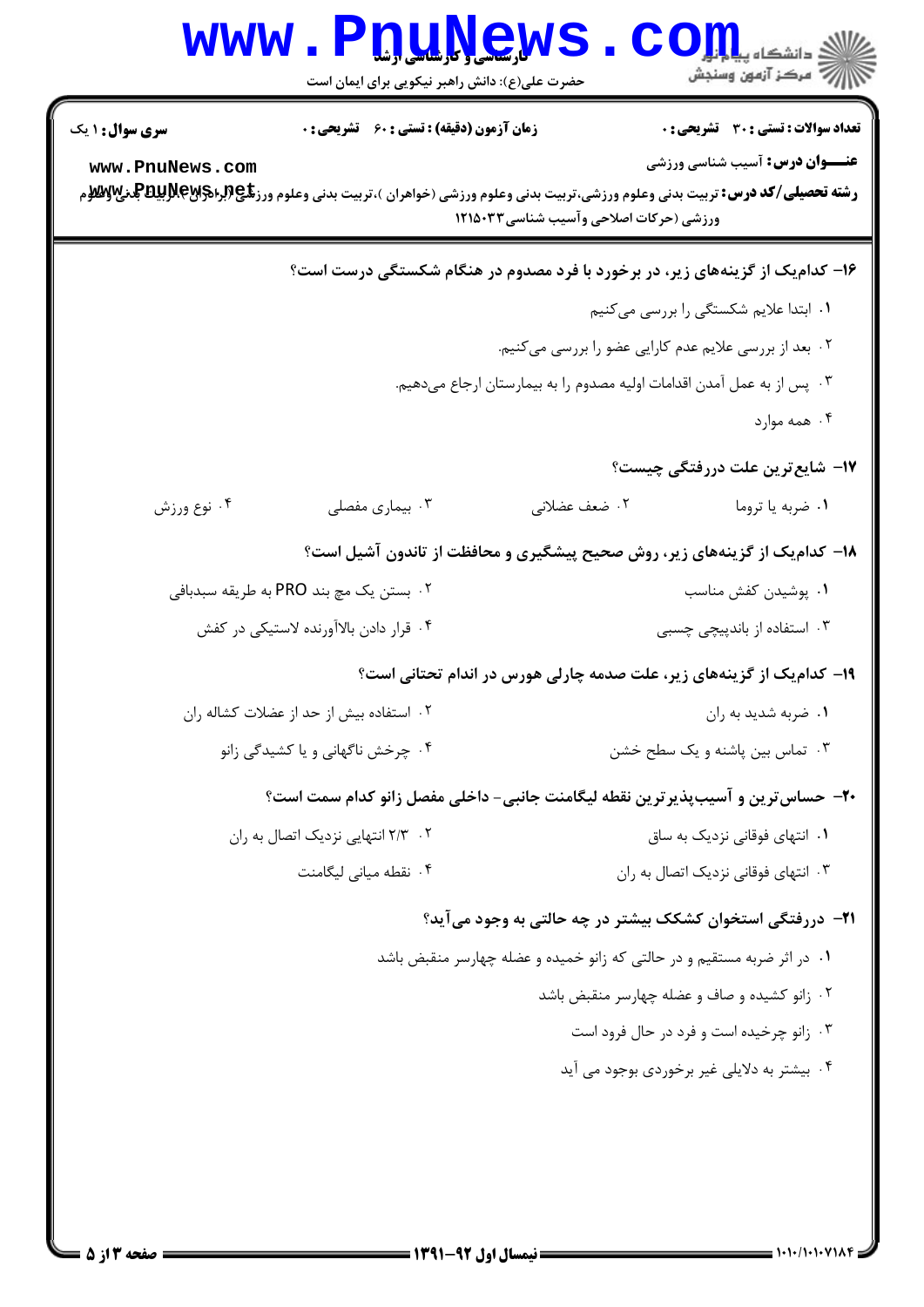## Www.PnuNews.Com

حضرت علی(ع): دانش راهبر نیکویی برای ایمان است

| <b>زمان آزمون (دقیقه) : تستی : 60 ٪ تشریحی : 0</b><br><b>سری سوال : ۱ یک</b><br>www.PnuNews.com | <b>تعداد سوالات : تستی : 30 ٪ تشریحی : 0</b><br><b>عنـــوان درس:</b> آسیب شناسی ورزشی<br><b>رشته تحصیلی/کد درس:</b> تربیت بدنی وعلوم ورزشی،تربیت بدنی وعلوم ورزشی (خواهران )،تربیت بدنی وعلوم ورز <b>شگی(لپلیتش به تصیلی/کد درس:</b> تربیت بدنی<br>ورزشی (حرکات اصلاحی وآسیب شناسی۱۲۱۵۰۳۳ |
|-------------------------------------------------------------------------------------------------|-------------------------------------------------------------------------------------------------------------------------------------------------------------------------------------------------------------------------------------------------------------------------------------------|
|                                                                                                 | <b>۲۲</b> - در کدام یک از گزینههای زیر، علت درد آرنج، ناشی از جابجایی کندیل است؟                                                                                                                                                                                                          |
|                                                                                                 | ۰۱ وجود حساسیت و احساس درد در هنگام کشیده شدن آرنج                                                                                                                                                                                                                                        |
|                                                                                                 | ۰۲ کشیدگی بیش از اندازه عضلات آرنج در حرکات پرتابی                                                                                                                                                                                                                                        |
|                                                                                                 | ۰۳ اعمال فشار زیاد به آرنج در هنگام پرتاب و ضربه زدن ها                                                                                                                                                                                                                                   |
|                                                                                                 | ۰۴ حساسیت و عدم حرکت در عضلات آرنج                                                                                                                                                                                                                                                        |
|                                                                                                 | <b>۲۳</b> - تمرین زیر برای بازپروری کدام آسیب بهکار میرود؟<br>( درحالت ایستاده بازوها را بالای سر برده و با قفل کردن انگشتان بازوها را کشیده کف دستها را به جلو و بالا بچرخانید و<br>به آرامی بازوها را به سمت عقب بکشید)                                                                 |
| ۰۲ درد آرنج ناشی از جابجایی کندیل                                                               | ٠١ تورم آرنج پرتاب كننده                                                                                                                                                                                                                                                                  |
| ۰۴ عضله دوسر                                                                                    | ۰۳ تورم شانه پرتاب کننده                                                                                                                                                                                                                                                                  |
|                                                                                                 | <b>۳۴</b> – کدام یک از گزینههای زیر، توضیح کاملتری از تاکی آریتمی است؟                                                                                                                                                                                                                    |
|                                                                                                 | ۰۱ اختلال در سیستم تنفسی است که تعداد تنفس کاهش می یابد                                                                                                                                                                                                                                   |
|                                                                                                 | ۰۲ اختلال در ریتم قلب است که توأم با افزایش ضربان است.                                                                                                                                                                                                                                    |
|                                                                                                 | ۰۳ اختلال در ریتم قلب است که توأم با کاهش ضربان است.                                                                                                                                                                                                                                      |
|                                                                                                 | ۰۴ اختلال در سیستم تنفسی است که تعداد تنفس افزایش می یابد                                                                                                                                                                                                                                 |
|                                                                                                 | ۲۵– اولین اقدام در ایست قلبی – تنفسی، کدامیک از گزینههای زیر است؟                                                                                                                                                                                                                         |
| ۰۲ ماساژ قلبی                                                                                   | ۰۱ باز کردن و باز نگه داشتن راه هوایی                                                                                                                                                                                                                                                     |
| ۰۴ انتقال به بیمارستان                                                                          | ۰۳ تنفس دادن                                                                                                                                                                                                                                                                              |
|                                                                                                 | ۲۶- در چه گروه از افراد، نمیتوان از سرما درمانی استفاده کرد؟                                                                                                                                                                                                                              |
| ۰۲ دارای مشکلات عضلانی                                                                          | ۰۱ دارای زخم باز                                                                                                                                                                                                                                                                          |
| ۰۴ دارای اختلال گردش خون                                                                        | ۰۳ دارای اختلالات تنفسی                                                                                                                                                                                                                                                                   |
|                                                                                                 | <b>۲۷</b> -   در چه زمانی بعد از آسیب معمولاً از گرمادرمانی استفاده میشود؟                                                                                                                                                                                                                |
| ۰۳ ساعت<br>۰۴ ۱۲ ساعت                                                                           | ۴۸ . ۴۸ ساعت<br>۰۱ ۲۴ ساعت                                                                                                                                                                                                                                                                |
|                                                                                                 |                                                                                                                                                                                                                                                                                           |